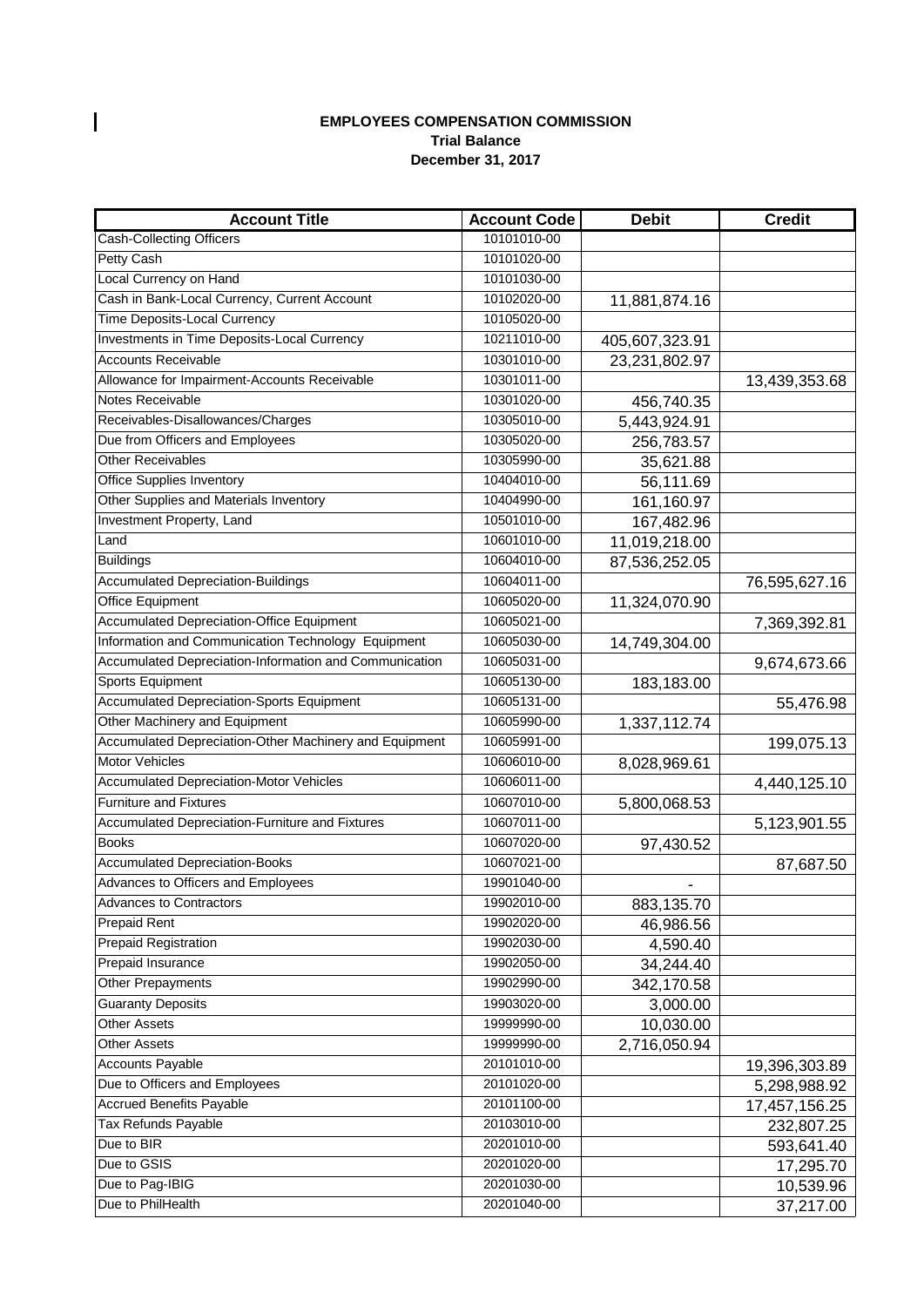## **EMPLOYEES COMPENSATION COMMISSION December 31, 2017 Trial Balance**

 $\overline{\phantom{a}}$ 

| <b>Account Title</b>                                   | <b>Account Code</b> | <b>Debit</b>  | <b>Credit</b>  |
|--------------------------------------------------------|---------------------|---------------|----------------|
| Due to Government Corporations                         | 20201060-00         |               | 3,200.00       |
| <b>Guaranty/Security Deposits Payable</b>              | 20401040-00         |               | 186,433.48     |
| Other Payables                                         | 29999990-00         |               | 6,886,162.61   |
| <b>Retained Earnings/(Deficit)</b>                     | 30701010-00         |               | 441,962,612.28 |
| Other Service Income                                   | 40201990-00         |               | 110,566,000.00 |
| Rent/Lease Income                                      | 40202050-00         |               | 10,970,156.33  |
| Interest Income                                        | 40202210-00         |               | 4,369,070.99   |
| Miscellaneous Income                                   | 40603990-00         |               | 57,607.20      |
| Salaries and Wages-Regular                             | 50101010-00         | 26,850,147.60 |                |
| Salaries and Wages-Casual/Contractual                  | 50101020-00         | 8,146,410.03  |                |
| Personnel Economic Relief Allowance (PERA)             | 50102010-00         | 2,199,215.99  |                |
| Representation Allowance (RA)                          | 50102020-00         | 516,250.00    |                |
| Transportation Allowance (TA)                          | 50102030-00         | 408,250.00    |                |
| Clothing/Uniform Allowance                             | 50102040-00         | 470,000.00    |                |
| Subsistence Allowance                                  | 50102050-00         | 361,250.00    |                |
| Laundry Allowance                                      | 50102060-00         | 40,158.68     |                |
| <b>Hazard Pay</b>                                      | 50102110-00         | 1,997,780.84  |                |
| Overtime and Night Pay                                 | 50102130-00         | 142,875.82    |                |
| Year End Bonus                                         | 50102140-00         | 2,945,043.20  |                |
| Cash Gift                                              | 50102150-00         | 474,000.00    |                |
| <b>Other Bonuses and Allowances</b>                    | 50102990-00         | 7,143,351.71  |                |
| Retirement and Life Insurance Premiums                 | 50103010-00         | 4,211,946.02  |                |
| Pag-IBIG Contributions                                 | 50103020-00         | 112,100.00    |                |
| <b>PhilHealth Contributions</b>                        | 50103030-00         | 364,930.50    |                |
| <b>Employees Compensation Insurance Premiums</b>       | 50103040-00         | 112,100.00    |                |
| <b>Terminal Leave Benefits</b>                         | 50104030-00         | 4,747,616.31  |                |
| <b>Other Personnel Benefits</b>                        | 50104990-00         | 3,265,500.00  |                |
| <b>Traveling Expenses-Local</b>                        | 50201010-00         | 3,128,696.94  |                |
| <b>Traveling Expenses-Foreign</b>                      | 50201020-00         | 416,033.26    |                |
| <b>Training Expenses</b>                               | 50202010-00         | 9,415,105.23  |                |
| <b>Office Supplies Expenses</b>                        | 50203010-00         | 619,185.46    |                |
| Fuel, Oil and Lubricants Expenses                      | 50203090-00         | 278,334.42    |                |
| Textbooks and Instructional Materials Expenses         | 50203110-00         |               |                |
| Semi-Expendable Machinery and Equipment Expenses       | 50203210-00         | 486,259.50    |                |
| Semi-Expendable Furniture, Fixtures and Books Expenses | 50203220-00         | 110,778.00    |                |
| Other Supplies and Materials Expenses                  | 50203990-00         | 848,001.07    |                |
| <b>Water Expenses</b>                                  | 50204010-00         | 522,319.27    |                |
| <b>Electricity Expenses</b>                            | 50204020-00         | 1,585,119.36  |                |
| Postage and Courier Services                           | 50205010-00         | 360,905.81    |                |
| <b>Telephone Expenses</b>                              | 50205020-00         | 1,452,632.59  |                |
| <b>Internet Subscription Expenses</b>                  | 50205030-00         | 347,200.00    |                |
| <b>Extraordinary and Miscellaneous Expenses</b>        | 50210030-00         | 739,682.30    |                |
| <b>Legal Services</b>                                  | 50211010-00         | 90,000.00     |                |
| Auditing Services                                      | 50211020-00         | 2,511,410.00  |                |
| <b>Other Professional Services</b>                     | 50211990-00         | 8,010,457.44  |                |
| <b>Janitorial Services</b>                             | 50212020-00         | 3,297,225.10  |                |
| <b>Security Services</b>                               | 50212030-00         | 3,526,478.65  |                |
| <b>Other General Services</b>                          | 50212990-00         | 419,962.32    |                |
| Repairs and Maintenance-Buildings and Other Structures | 50213040-00         | 1,163,442.76  |                |